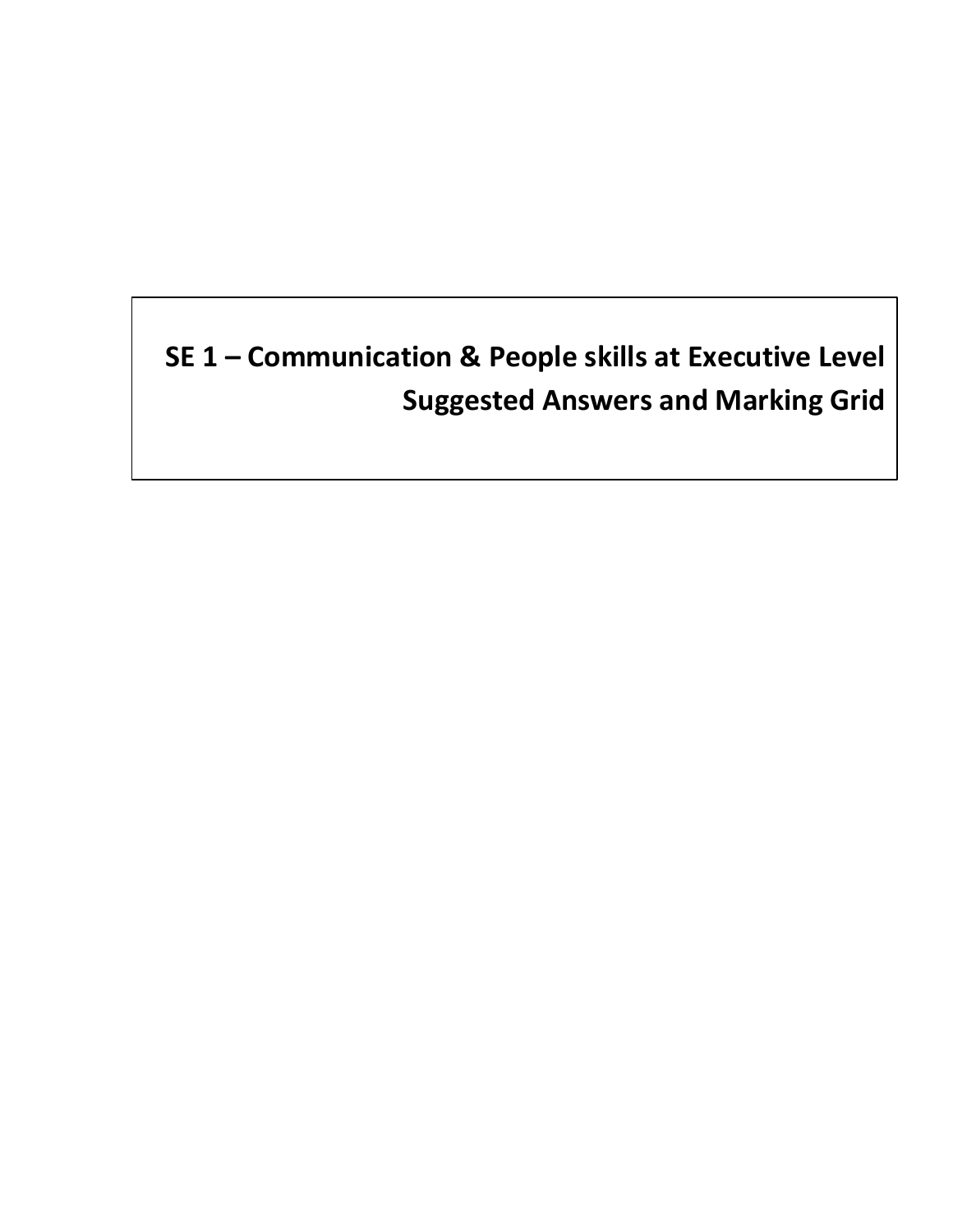# **SECTION I- LISTENING** \_\_\_\_\_\_\_\_\_\_\_\_\_\_\_\_\_\_\_\_\_\_\_\_\_\_\_\_\_\_\_\_\_\_\_\_\_\_\_\_\_\_\_\_\_\_\_\_\_\_\_\_\_\_\_\_\_\_\_\_\_\_\_\_\_\_\_\_\_\_\_\_\_\_\_\_\_\_\_\_\_\_\_\_\_

## **Question 1 (1 x 1 mark = 5 marks)**

i b ii a iiii a iv c v. b

#### **Question 2 (10 marks)**

|       | i. I. Faculty Member          | $(1$ mark)          |
|-------|-------------------------------|---------------------|
| ii.   | II. Finance                   | $(1$ mark $)$       |
|       | iii. III. discusses the value | (1 mark)            |
|       | iv. IV. raise and spend       | (1 mark)            |
| V.    | V. maximize /highest values   | $(2 \text{ marks})$ |
| vi.   | VI. Corporate Finance         | (1 mark)            |
| vii.  | VI. trends / predictable      | $(2 \text{ marks})$ |
| viii. | VII. abstract                 | (1 mark)            |
|       |                               |                     |

# **SECTION II - READING**

**\_\_\_\_\_\_\_\_\_\_\_\_\_\_\_\_\_\_\_\_\_\_\_\_\_\_\_\_\_\_\_\_\_\_\_\_\_\_\_\_\_\_\_\_\_\_\_\_\_\_\_\_\_\_\_\_\_\_\_\_\_\_\_\_\_\_\_\_\_\_\_\_\_\_\_\_\_\_**

#### **Question 3 ( ½ X 10 = 5 marks)**

(i) arrivals (ii)percent (iii) lower (iv)released (v)tourists (vi)total (vii)fell (viii)accounted (ix) Maldives (x) single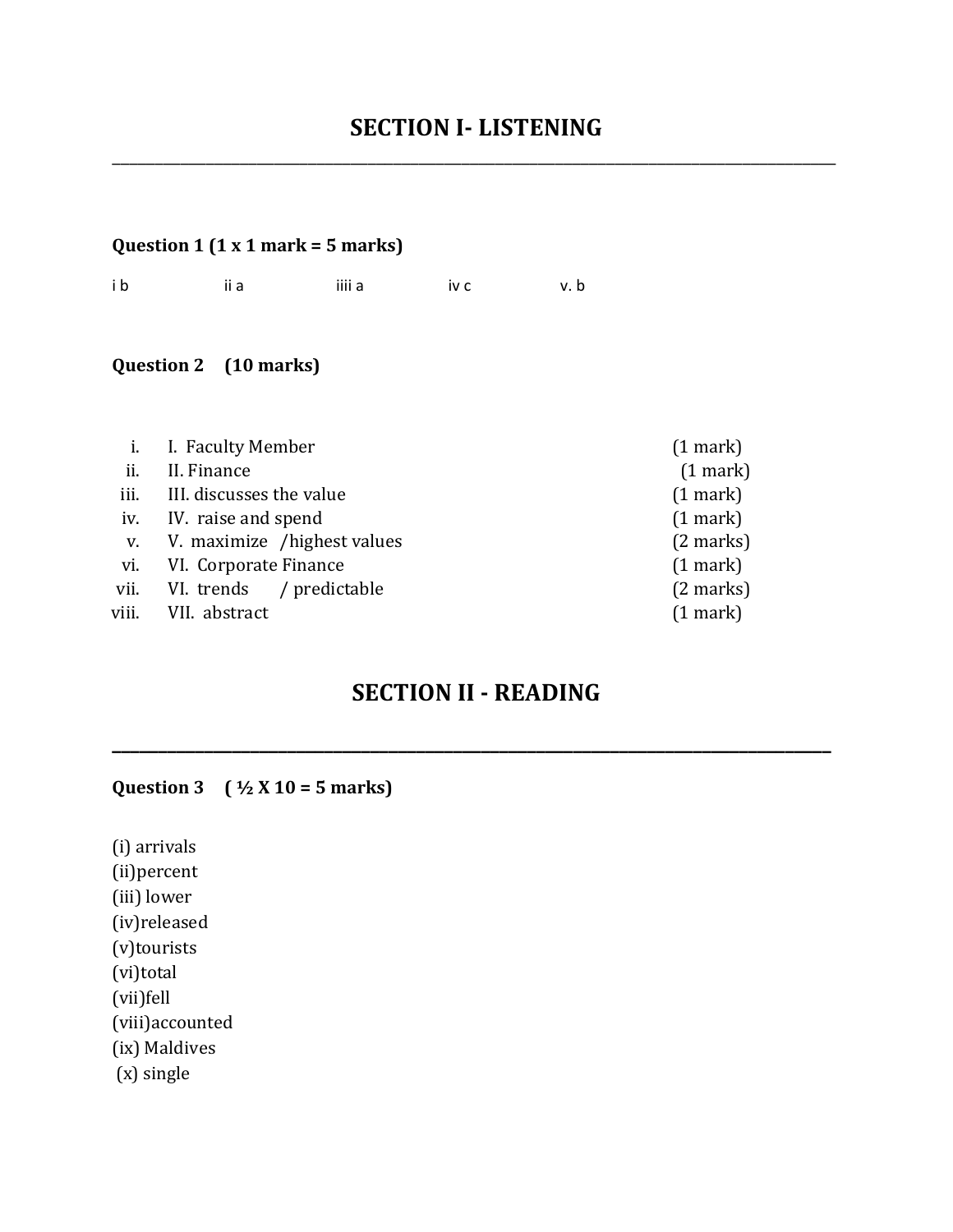# **Question 4 (1 x 10 marks)**

| i. start          | ii. education | iii. Challenge/challenges |           |
|-------------------|---------------|---------------------------|-----------|
| iv. feel          | v. varying    | vi. late                  | vii Enjoy |
| viii accumulating | ix Become     | x Personal                |           |

#### **Question 5 (6 marks)**

| i.   | Sustainable business management is a process of holistic risk management (2 marks)           |                         |            |
|------|----------------------------------------------------------------------------------------------|-------------------------|------------|
| ii.  | That it is about green initiatives or philanthropic project                                  |                         | $(1$ mark) |
| iii. | The Management                                                                               |                         | $(1$ mark) |
| iv.  | To foresee problems ahead of time and take actions before it's too late (1 mark)             |                         |            |
| V.   | a) Volatility – likely to change quickly<br>b) vulnerability - expose to danger or criticism | $(1$ mark- ½ mark each) |            |

## **Question 6 (12 marks)**

| i.   | From a resource-based perspective                                                                                                                                   | $(1$ mark) |  |
|------|---------------------------------------------------------------------------------------------------------------------------------------------------------------------|------------|--|
| ii.  | human, financial, physical and information                                                                                                                          | (2 marks)  |  |
| iii. | Human resources include managerial talent and labour.                                                                                                               | (2 marks)  |  |
| iv.  | Combining and coordinating these various resources to achieve the organization's                                                                                    |            |  |
|      | goals.                                                                                                                                                              | $(1$ mark) |  |
| V.   | A manager at Royal Dutch/Shell Group, for example, uses the talents of executives                                                                                   |            |  |
|      | and drilling platform workers, profits earmarked for reinvestment,                                                                                                  | existing   |  |
|      | refineries and office facilities, and sales forecasts to make decisions regarding the<br>amount of petroleum to be refined and distributed during the next quarter. |            |  |
|      |                                                                                                                                                                     |            |  |
|      | <b>OR</b>                                                                                                                                                           |            |  |

Similarly the mayor (manager) of New York City might use police officers, a government grant, existing police stations, and detailed crime statistics to launch a major crime prevention programme in the city.

|                                                                        | $(2 \text{ marks})$ |
|------------------------------------------------------------------------|---------------------|
| vi. planning and decision making, organizing, leading and controlling. | $(2 \text{ marks})$ |
| vii. using resources wisely and in a cost-effective way                | (2 mark)            |
| viii. b                                                                | $(1$ mark)          |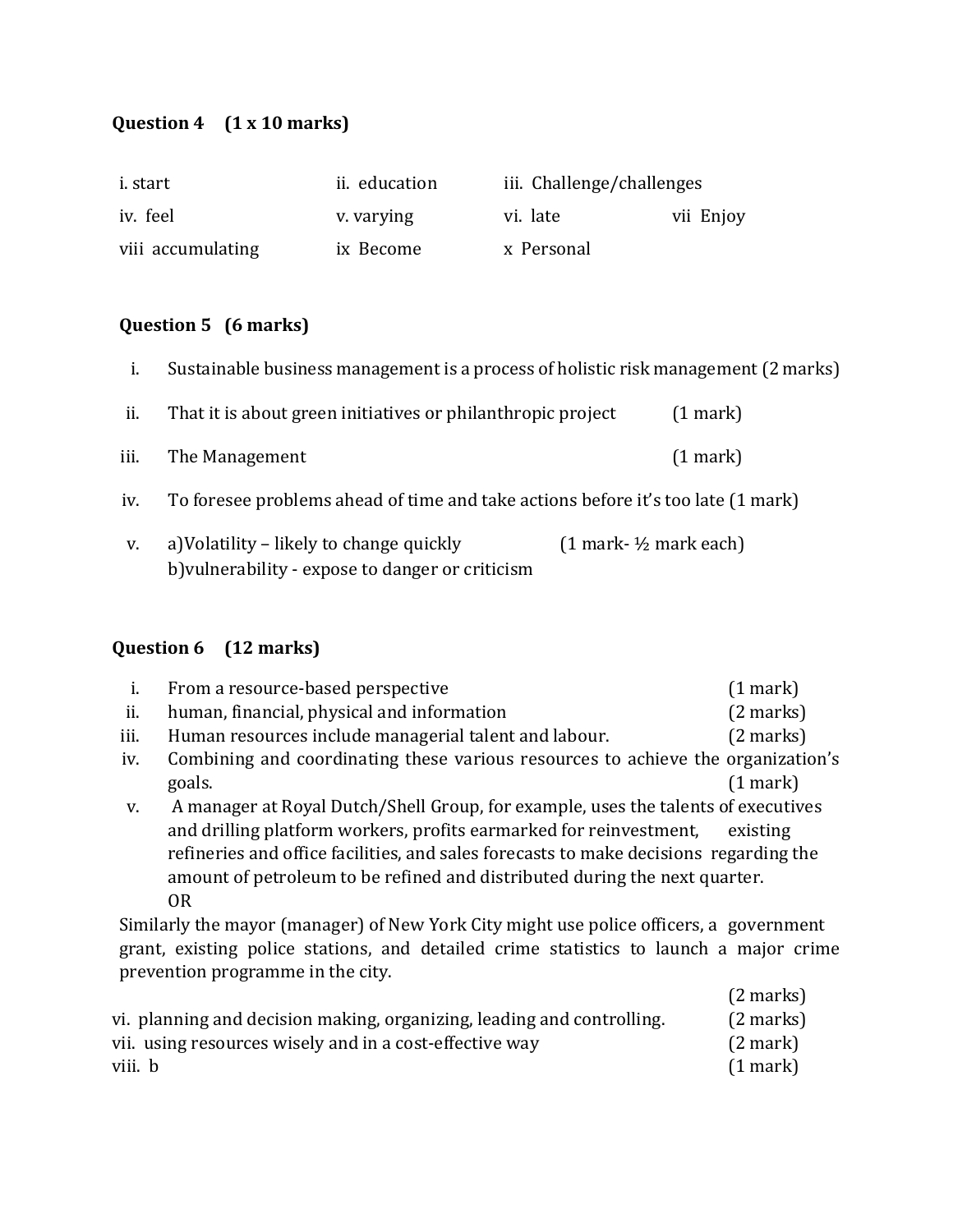# **SECTION III – WRITING**

**\_\_\_\_\_\_\_\_\_\_\_\_\_\_\_\_\_\_\_\_\_\_\_\_\_\_\_\_\_\_\_\_\_\_\_\_\_\_\_\_\_\_\_\_\_\_\_\_\_\_\_\_\_\_\_\_\_\_\_\_\_\_\_\_\_\_\_\_\_\_\_\_\_\_\_\_\_\_\_\_\_\_\_\_\_\_\_\_\_\_**

#### **Question 7 (8 marks)**

Following are the suggested answers.

*Company Y* 

- Demonstrates a steady income in the initial years.
- Remained stable (maintained the same level/did not change/stayed constant) between …….
- There was a sharp decline ( fell/ decreased to/ dropped to/ reduced to) from ......
- The company retains a (steady/constant/ stable) income with minor fluctuations between

*Company X*

- Maintained (the same level/ remained stable) in ……
- (Climbed to / rose to/ went up to/ increased to) in .....
- (Remained stable/ maintained the same level/ did not change)…...
- (Sharp decline/ drop/ fell to ) in……
- Maintained( a steady remained stable/ did not change/ stayed constant) in …….
- Sudden increase in …..

Distribution of marks

| Description                 | Allocation of marks |
|-----------------------------|---------------------|
| Includes all the points     | 8                   |
| Includes 6 to 8 points      | $7 - 5$             |
| Includes 4 to 5 points      | $4 - 3$             |
| Includes less than 3 points | $2 - 0$             |

#### **Question 8 (7 marks)**

| Topic sentence   | 1 mark  |
|------------------|---------|
| Supporting ideas | 3 marks |
| Concluding line  | 1 mark  |
| Language         | 2 marks |